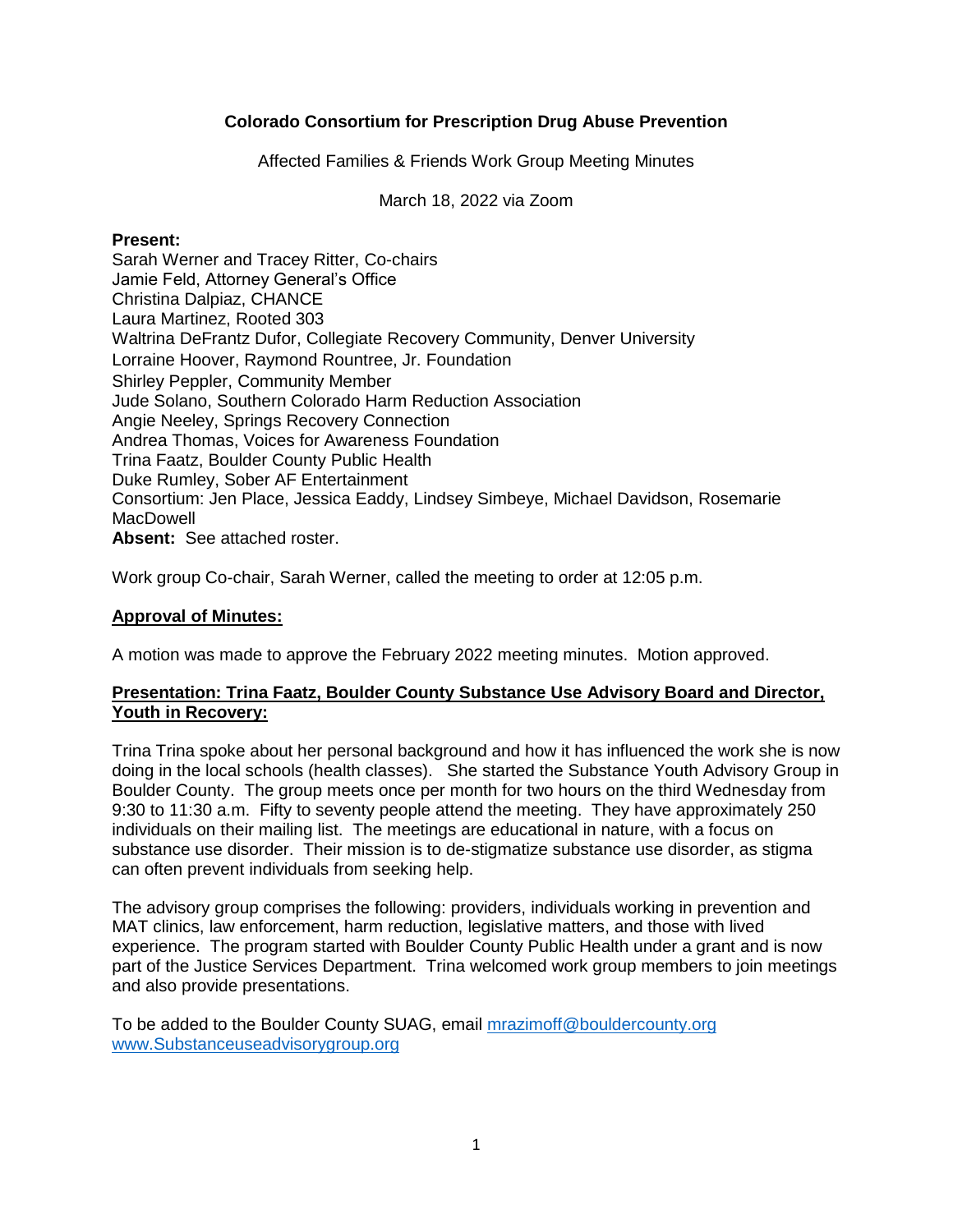## Comments:

Jude Solano spoke about her presentations to the local Pueblo inner-city school district. She mentioned a recent school overdose due to black market cannabis pods used for a vape pen. The pods contained opioids. The school where this occurred invited her to give a presentation and distribute Narcan kits.

Work group members discussed stigma, racial inequity, and the fact that substance use disorders cross all socio-economic lines. Speaker funding was also discussed.

Lorraine Hoover spoke about the limitations she encountered when trying to provide a presentation regarding SUD to Overland High School in the Cherry Creek District.

Trina said that speakers have to apply under an addiction curriculum, which is a 30 to 40-page process. Otherwise, an invitation must be from the school district. Interventionists are also utilized if necessary.

Christina Dalpiaz mentioned that all drugs should be addressed, not just opioids.

Michael Davidson said that he would speak further with Trina regarding support from the Consortium and current programs in development.

#### **Resource List Update:**

Jen will add Lorraine Hoover's Raymond Rountree, Jr. Foundation to the resource list.

The resource list (copy attached) now lists books that have been vetted by group members. Jen reviewed other recent additions to the list and encouraged work group members to let her know if they have other recommendations.

## **Fentanyl Awareness Day Update (Andrea Thomas):**

Andrea spoke about an upcoming website that will have information (and a toolkit) on National Fentanyl Prevention and Awareness Day, which is planned for August 21<sup>st</sup>. This project was initiated by her organization Voices for Awareness. Many other organizations will be featured on the website and will be participating in the event.

## **Fentanyl Awareness Campaign (Michael Davidson):**

Michael updated participants on the Public Awareness Work Group's fentanyl awareness campaign, including information regarding CDC assets that can be adapted and are available for use by other work groups. CDC materials:<https://www.cdc.gov/stopoverdose/> Fentanyl component of the broader campaign: <https://www.cdc.gov/stopoverdose/fentanyl/index.html>

#### **Beyond the Numbers Update - You Tube Availability:**

The full-length digital stories can be viewed on the following website: [www.beyondthenumbersco.org](http://www.beyondthenumbersco.org/)

The stories will be posted to the YouTube channel over time, according to Jen.